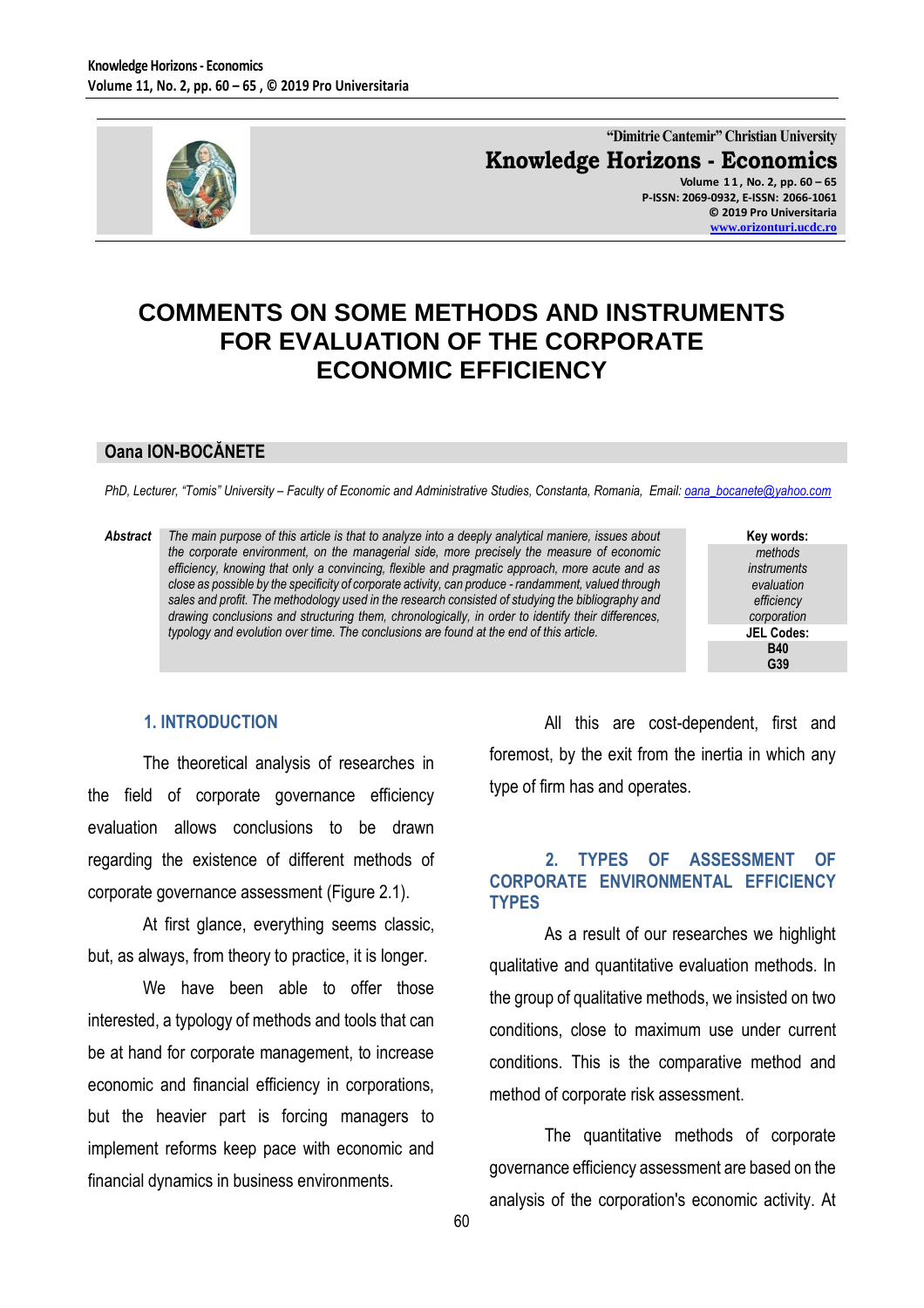the same time, this group of methods is divided into methods of assessing the financial condition and methods of assessing the market cost.

Let's examine the listed methods.

The comparative method of corporate governance efficiency assessment consists of comparing the mechanisms described in the previous chapters under different corporate governance conditions (typically, geographical breakdown by country). This view is unformalised

and allows the comparison of corporate management conditions in different countries.

In this case, is proceeding at the assessment expertise of the development of the country's corporate governance legislation, the degree of its execution, the development of the fund market (the capitalization), the bankruptcy mechanism (compare the degree of simplicity of the bankruptcy procedure and the frequency of its application) - this is the evaluation of the external mechanisms of corporate management.





In this case, is proceeding at the assessment expertise of the development of the country's corporate governance legislation, the degree of its execution, the development of the fund market (the capitalization), the bankruptcy mechanism (compare the degree of simplicity of the bankruptcy procedure and the frequency of its application) - this is the evaluation of the external mechanisms of corporate management.

In assessing the internal mechanisms of corporate governance, the activity of the Board of Directors is assessed (the ratio between the number of internal and external directors, the number of Council members, the method of evaluating the efficiency of the Board of Directors, the work of the managers and other indicators depending on the specificity of the Board of Directors' and the purpose of the evaluation) and the formation of the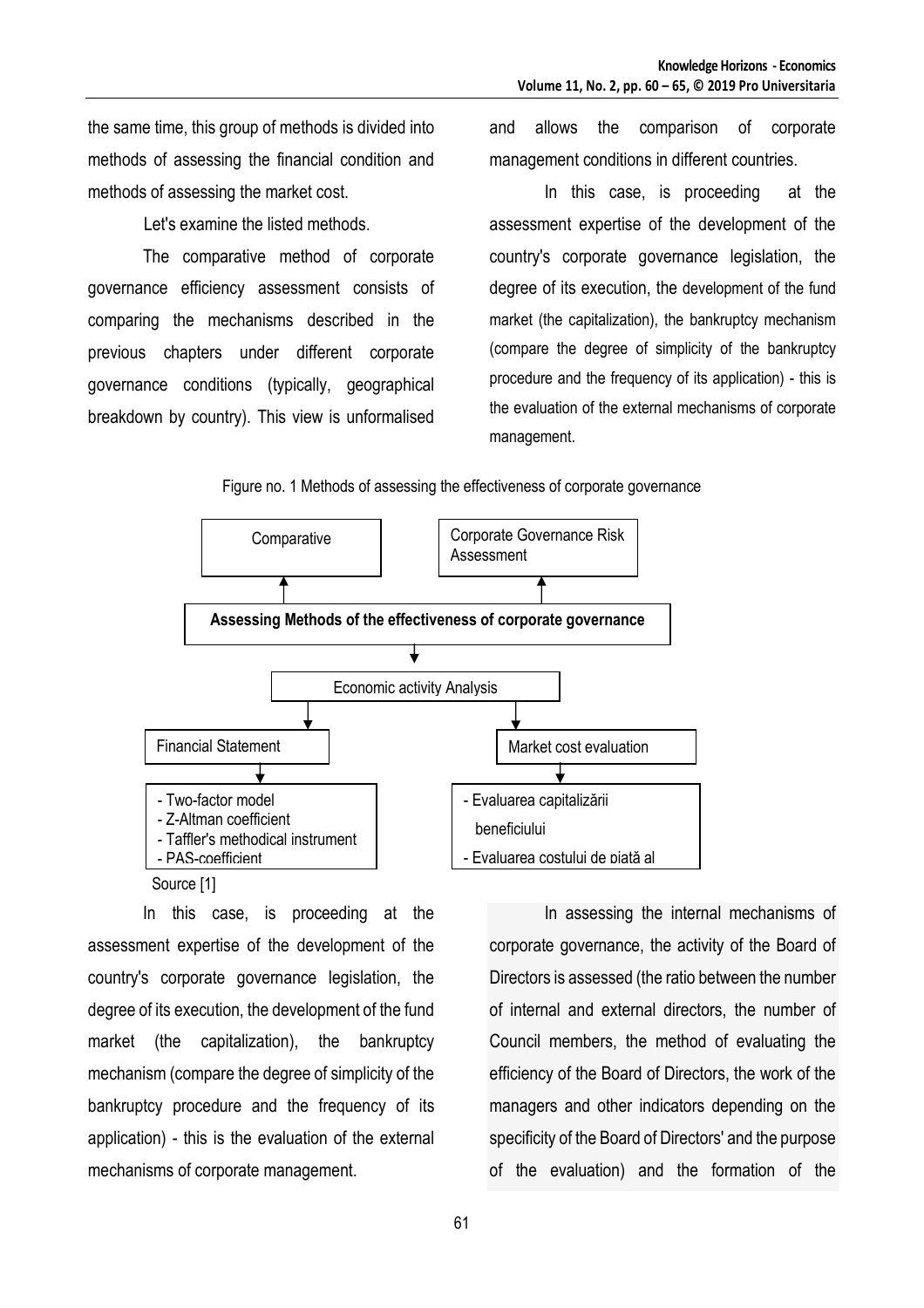remuneration system of managers (assessing to what extent the remuneration system brings the interests of managers and owners closer).

# **2. METHODS BASED ON ANALYSIS OF FINANCIAL DATA**

A more concrete point of view on the issue of corporate governance effectiveness has found mirroring in another treatment method. The unity of the methods of this treatment lies in the understanding that the "financial - economic activity of the corporation is the confirmation of the efficiency of managerial activity" [4] corporate. This treatment is carried out in the following main methods. First, assessing the corporation's market cost, second, assessing the financial standing of the corporation, the key moment in calculating bankruptcy eventually.

Among the bankruptcy methods, it is admitted to highlight methods based on the analysis of financial data, which include the operation of some coefficients that are becoming more widespread: Altman's Z coefficient, Taffler's (UK) coefficient and others, and the aptitude to "read the balance sheet" and the methods for comparing the data on bankrupt companies with the respective data of the company under review [2], [6].

The methods based on analyzing financial reports are currently the most widespread. Although, according to a number of scientists, there are objective drawbacks of these methods, which consist of the following. First of all, companies in difficulty keep track of reports by all means and in this way, concrete data can remain inaccessible for

years. Secondly, even if the data is communicated, it can prove to be "creatively processed". For companies in similar circumstances, there is a tendency to clean up their activity, often leading to falsification.

A separate aptitude is required, only for experienced scientists, to highlight the multitude of corrected data and evaluate the degree of visualization. The third difficulty lies in the fact that some reports deducted, according to the company's business data, can testify to insolvency, while others may be the basis for conclusions about stability or even some improvement. Under such circumstances, it is difficult to assess the real status of things. But, we could only agree with the third statement, and only on the condition of static evaluation, not dynamic.

Speaking of the first two contradictions, it is necessary to point out that studying the disclosure requirements for corporate activity accepted in different countries allows us to draw conclusions about the lack of such contradictions, as the disclosure requirements include a number of important elements . This is also the presentation of reports once a quarter (in the U.S.), or once a semester (in Germany), which excludes corporations from being able to keep reporting. This is the mandatory audit of financial reports, which greatly reduces the risk of counterfeiting.

# **3. METHODOLOGICAL PROJECTIVE INSTRUMENTS OF BANKRUPCY**

One of the simplest models for forecasting the eventuality of bankruptcy is considered a two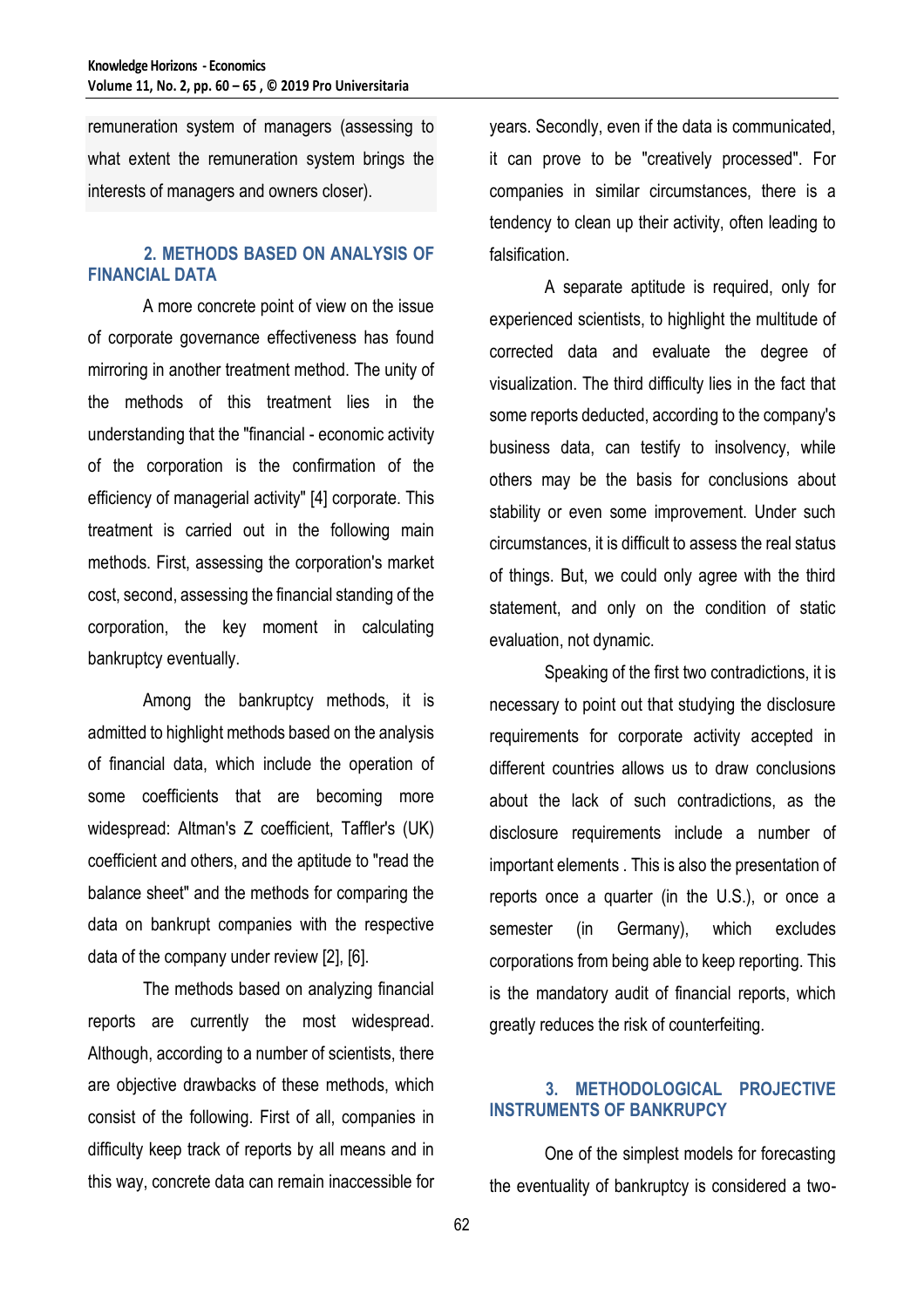factor methodological instrument. It is based on two key indicators (for example, the current liquidity indicator and the leverage ratio), on which the eventuality of bankruptcy is dependent.

These indicators are multiplied by the weighting of the coefficients found by empirical methods, and the results are then collected by a constant (const.) Obtained by the same method (statistical experience). If the result (C1) proves to be negative, the eventuality of bankruptcy is small. The positive signification of C1 indicates an increased possibility of bankruptcy.

In American practice, such meanings of the coefficients are established and used:

 - for the current liquidity indicator (coverage)  $(Kn) - (-1,0736);$ 

- for the indicator of the weight of funds borrowed in the enterprise's liabilities

(Kp) - (+0.0579);

- constant value - (-0.3877);

 - hence the formula for calculating C1 obtains the following formula

C 1 =  $-0.3877 + Kn*(-1.0736) + Kp* 0.0579$ 

The methodological instruments with twofactors, examined, does not provide for multilateral valuation of the financial situation of the enterprise, and for this reason very large discrepancies between the forecast and the reality are possible. In order to obtain a more accurate forecast, US practice recommends taking into account the level and trend of changing the profitability of the sold output as this indicator greatly influences the financial stability of the enterprise. This allows to simultaneously compare the bankruptcy risk (C1)

and the level of profitability of the sale. If the first indicator is within safety limits and the level of return on production is high enough, the event of bankruptcy is extremely insignificant.

Another quantitative point of view was proposed in 1968 by economist Altman [2]. The solvency index is made up of the Multiple Discriminant Analysis (MDA) and allows for the firsttime splitting of economic agents into potential bankruptcy and non-bankruptcy.

When the indicator was set up, Altman studied 66 enterprises, half of which went bankrupt in 1946 and 1965, and the other half successfully activated, and investigated 22 analytical coefficients that could have been useful for predicting possible bankruptcy. From these indicators he selected five more important and built a regression equation with several factors. Therefore, Altman's indicator is a function of several indicators that characterize the economic potential of the enterprise and the results of its activity in the expired period.

In general, the solvency ratio (Z account) has the following:

 $Z = 1.2X1 + 1.4X2 + 3.3X3 + 0.6X4 + X5$ 

Where

X1 - Circulating capital / total assets;

X2 - non-distributed income / amount of assets;

X3 - Operating income / asset value;

X4 - market cost of shares / debts;

X5 - Receipts / Amount of Assets.

According to Altman's methodological tool, the results of the multiple calculations have shown that the generalizing indicator Z may have meanings within [-14, +22], while the enterprises for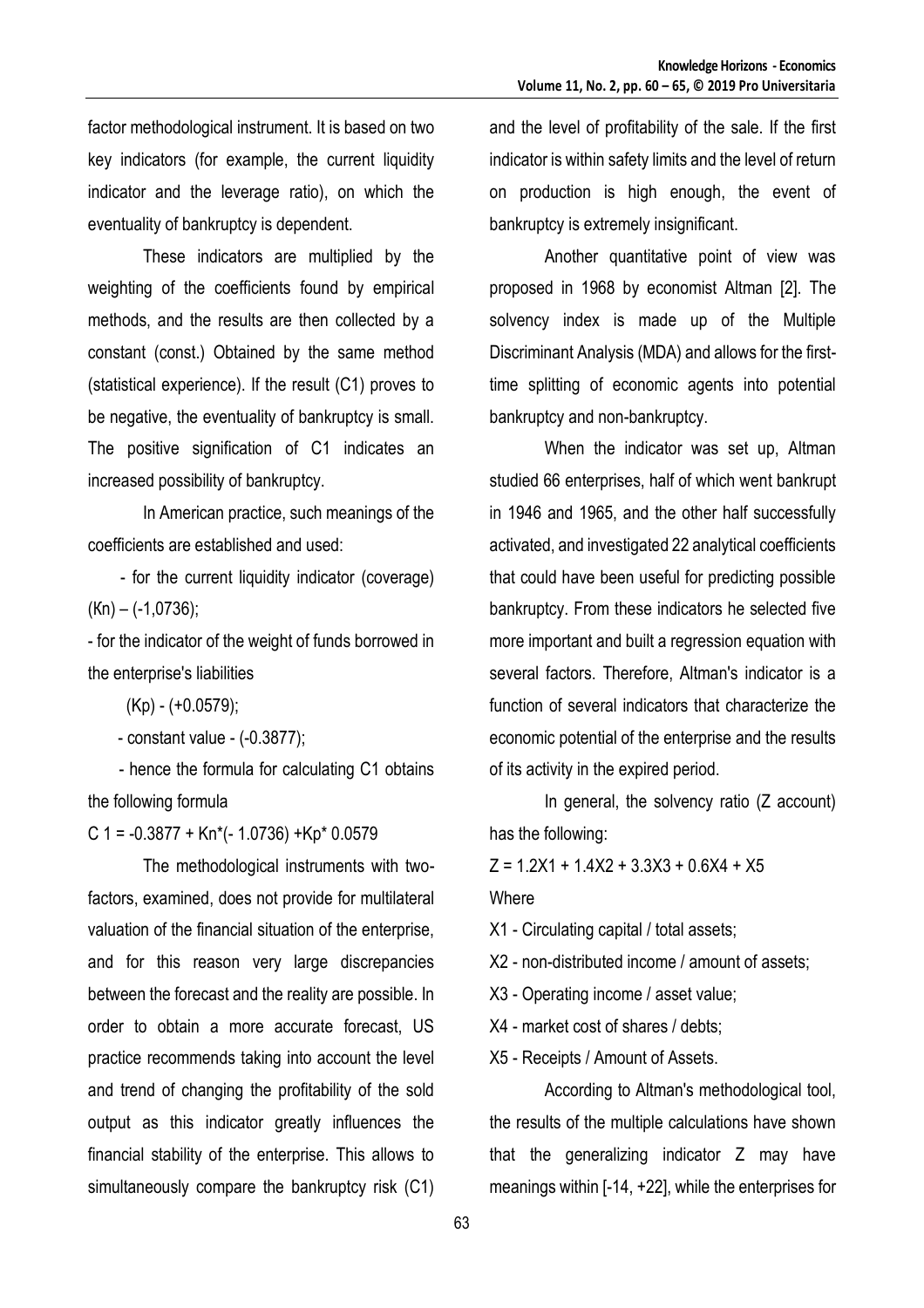which  $Z > 2.99$  are in the stable financial category, the enterprises for which  $Z < 1.81$  are insolvable unconditionally, and the range [1.81-2.99] is the uncertainty area.

The Z coefficient has a common drawback: according to essence, it can only be used in relation to large companies that assess their stock market shares. For such companies, an objective market equity assessment can be obtained.

In 1983, Altman obtained the modified version of his formula for companies whose shares are not traded on the stock exchange:

 $K = X2 + 8.38X1 + 0.63X4 + 0.054X3$ 

(here X4 - the market price of the shares, not the balance sheet.)

Altman's coefficient refers to the most common coefficients.

*tool*

*The four-factor methodological forecasting* 

Further detailed criteria are known. Thus, the British Taffler proposed in 1977 the four-factor methodological forecasting tool, to which he used the following point of view [5]:

By using the computerized technique, at the first stage, 80 reports on the data of bankrupt and solvable companies are calculated. Subsequently, using the statistical method, known as the analysis of multidimensional discrimination, the methodological instrument of solvability can be constructed, determining the particular relations, which at best highlight two groups of companies and their coefficients.

Such selective determinations of ratios are typical for determining key business dimensions

such as "profitability, circulating capital adequacy, financial risk, and liquidity [3]. By aggregating these indicators and generalizing them in a proper way, the methodical solvency instrumentation demonstrates the precise picture of the financial situation of the corporation. The typical methodical tool for company analysis, the shares of which are traded on the stock exchange, will take the following form:

 $C1x1 Z = C0 + + + C3x3 C2x2 C4x4 + ...$ where:

 $x1 =$  income up to current taxes (53%)

 $x2$  = current assets / total amount of bonds (13%)

 $x3$  = current liabilities / total assets (18%)

 $x4$  = lack of credit (16%)

С0, ... C4 - coefficients, the percentages in parentheses indicate the proportion of the instrumental instruments; x1 measures return, x2 state of circulating capital, x3 - financial risk and x4 - liquidity.

To amplify the model prediction role, the Z coefficient can be converted into the Perfomance Analysys Score (PAS) coefficient - the coefficient to track the company's activity over time. By studying the PAS both higher and below the critical level, it is easy to define the moments of decay and rebirth of the company.

The PAS coefficient - is only the relative level of the company's activity, deducted on the basis of its Z-factor for a given year and expressed as a percentage from 1 to 100. For example, the PAS coefficient, equal to 50, indicates that the company's activity is positive, while the PAS, equal to 10, testifies to the fact that only 10% of the